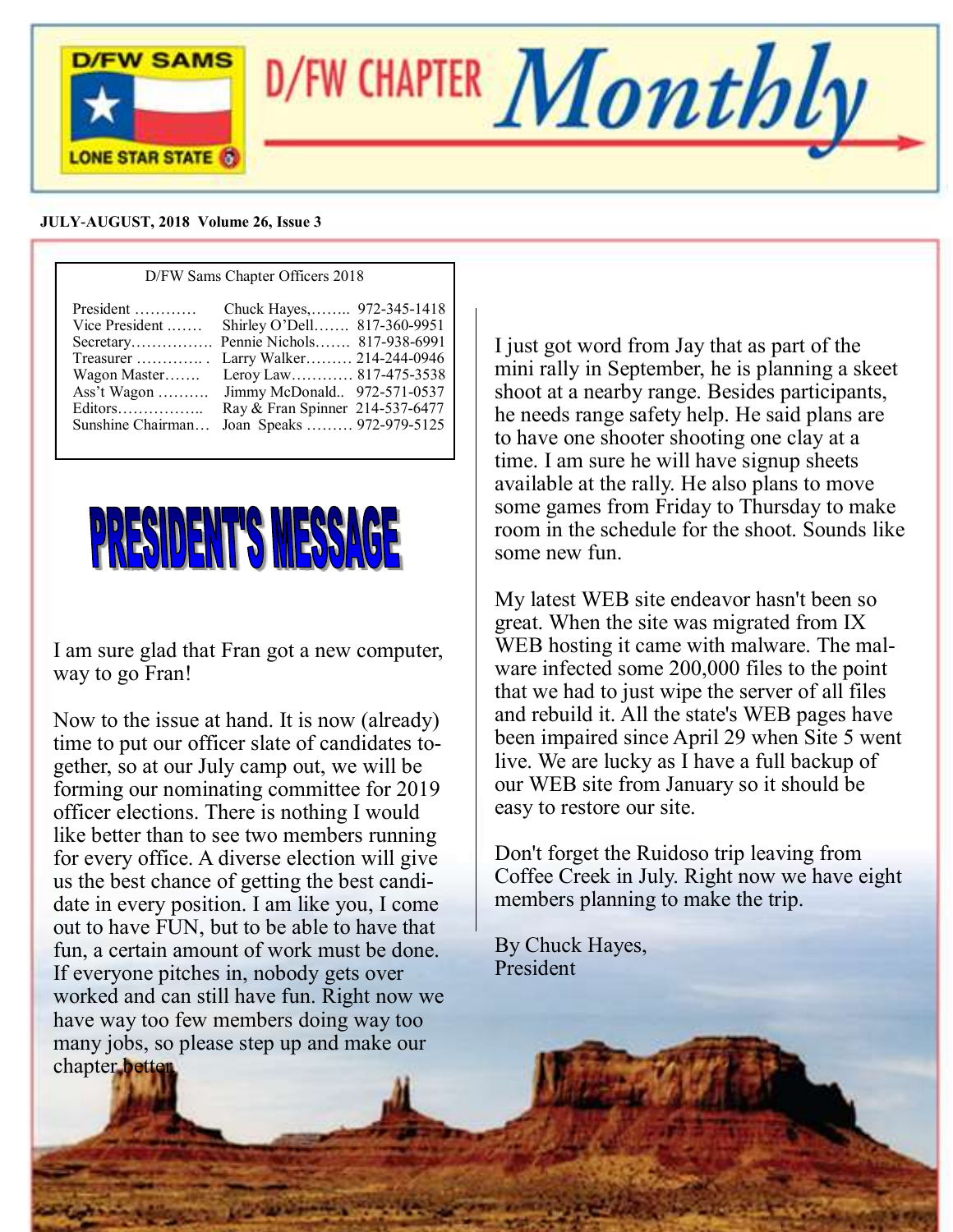# **Page 2**

# *MAY MEETING HIGHLIGHTS*

The meeting was called to order by our President, Chuck Hayes. There were 11 rigs on the ground and one drivein. Chuck Hayes announced that a Chaplain is still needed. Any volunteers?

Chuck also said that the recruiting posters have been placed at various locations, and a list of those locations has been provided. Chuck also reported that the Texas Good Sam web site is down and that they are in the process of locating a new vender.

Chuck discussed the trip some are taking to Ruidoso\ after the July campout. Larry Walker announced that he contacted the Ruidoso Chamber of Commerce, and they are sending him a packet of information. Anyone else interested in making the trip, call Chuck Hayes.

The 50/50 was won by Ray Spinner, who donated it to the money tree.

By Pennie Nichols, Secretary

# *JUNE MEETING HIGHLIGHTS*

The June Meeting was called to order by our President, Chuck Hayes. There were 15 member rigs and 1 guest. Joe Piper, who is a long time friend of Ben & Pat Crabtree.

Leroy outlined the campout schedule for 2019. It looks like a fun year

Larry Walker announced that the dates of the mini-rally are actually a week later. It is September 19-23, 2018. Since the web-site is down, there are some blank applications on the table and you can mail them to the address on the application form.

Marsha Marino announced that if you need a new shirt to see her. The price is \$20.00.

Shirley thanked everyone for their donation to the V A Hospital and asked that we give donations of small stuffed animals that will be given to the local law enforcement agency of the city where we are camping.

By Pennie Nichols, Secretary.

# OUR HAWAIAN DINNER

 At our May campout at American RV Park in Consicana, the hosts decided on an Hawaian theme. Most of the members came in some sort of Hawaiian attire Below is just some of the pictures of the  $\setminus$ Members. It was a fun night, so thank you to our Hosts, Al & Linda Jenkins and Mike and Jackie Rhines.





**Al & Linda Jenkins Mike & Jackie Rhines**



**Shirley O'Dell & Robbie Ray & Fran Spinner**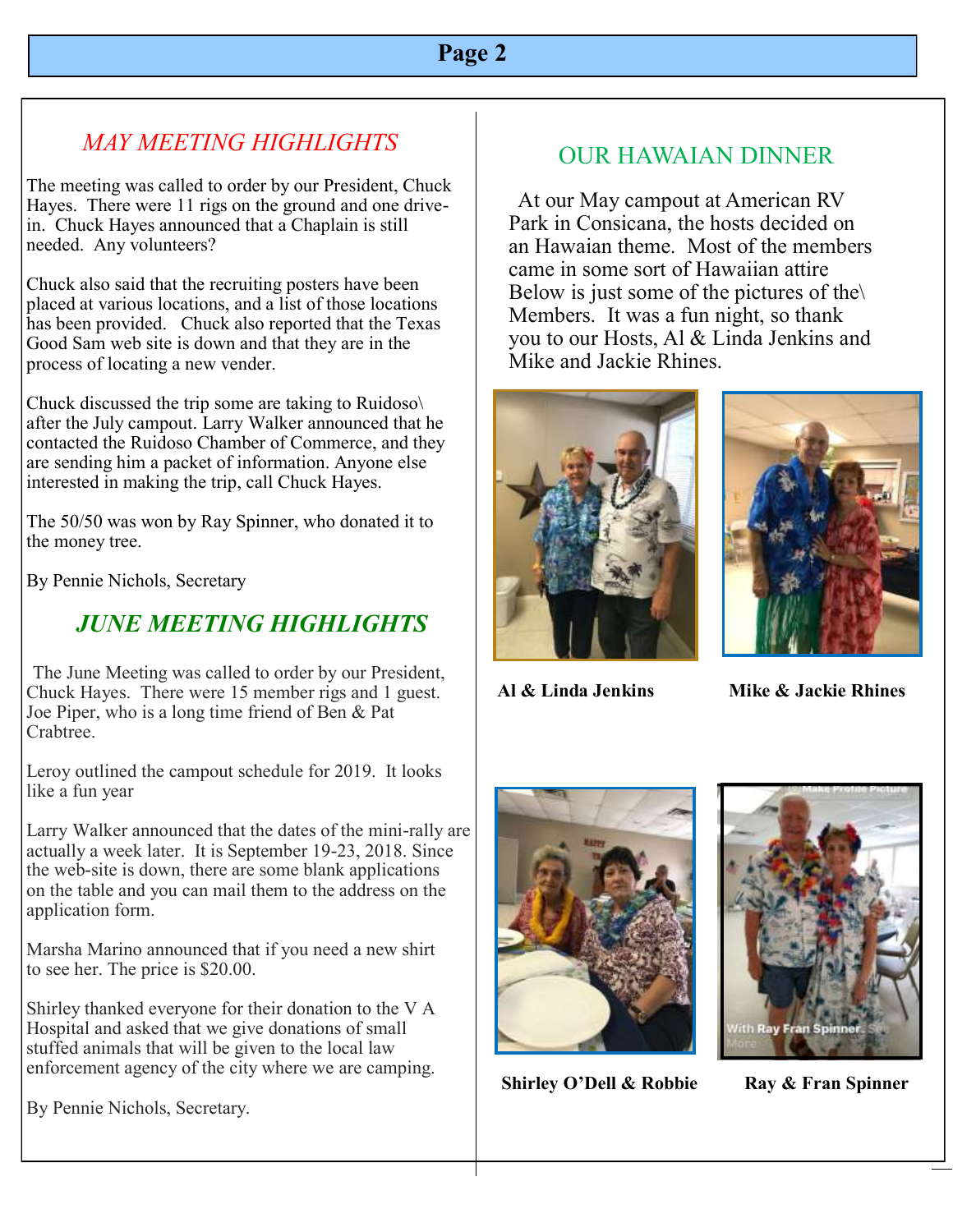### *In Our Thoughts and Prayers*

 We pray for all our members especially for Peggy Gainer, Billy Fuller, Melvin, Margie Duncan, John Sellars and Jill Schnepf. We also pray for some of our former members, Bonnie & Monty Barrett and Larry Gray.

### THE GOOD SAM PLEDGE

I will stop and give aid to fellow Good Sam Members where safety and traffic conditions permit. I will not attempt to stop and give aid on Turn Pikes, Freeways or Expressways, but instead, I will give 3 short blasts on my horn to indicate that I am reporting the breakdown to the nearest Highway Patrol, Toll Gate or Police Department..

If I am broken down on the expressway, I will raise the hood of my vehicle to indicate I am in need of assistance and stay with my vehicle until help arrives.

I will keep my recreational vehicle in safe condition at all times and give special attention to breaks, tires and running lights.

I will drive within the law and with consideration of others.

I will watch following traffic on upgrades and pull off the road as soon as possible whenever I am causing a slowdown.

I agree to observe, and cause to be observed, all posted rules and regulations for the betterment of the enjoyment of our outdoor R V facility.

I will leave my campsite in better condition then when I found it. I will try to wear a smile (like Good Sam) and promote the objectives of the Good Sam Club whenever I meet other RV owners.

### **ANNIVERSARIES**

#### **JULY, 2018**

| Ray & Fran Spinner     | July 4  | 60 years |
|------------------------|---------|----------|
| James & Rosetta Parker | July 9  | 52 years |
| John & Marsha Marino   | July 20 | 22 years |
| Leroy & Julie Law      | July 22 | 57 years |

#### **AUGUST, 2018**

| Chuck & Dawn Hayes              | Aug. $3$ | 50 years |
|---------------------------------|----------|----------|
| Mike & Pennie Nichols           | Aug. $4$ | 24 years |
| Ben & Pat Crabtree              | Aug. $5$ | 56 years |
| <b>Billy Joan Speaks</b>        | Aug. $7$ | 19 years |
| Norman & Sharon Lambert Aug. 13 |          | 58 years |



# **BIRTHDAYS**

### **JULY, 2018**

| Norman Lambert   | July 8  |
|------------------|---------|
| Maurice Stanglin | July 13 |
| Linda Jenkins    | July 13 |
| Merrily Stanglin | July 21 |
| Barry Kibbe      | July 28 |
| Dan Rawson       | July 29 |

#### **AUGUST, 2018**

| Jacklyn Rhines        | Aug. $7$ |
|-----------------------|----------|
| Joan Speaks           | Aug. 10  |
| Marsha Barnhart       | Aug. 11  |
| <b>Michael Rhines</b> | Aug. 17  |
| Ray Spinner           | Aug. 20  |
| Leroy Law             | Aug. 24  |